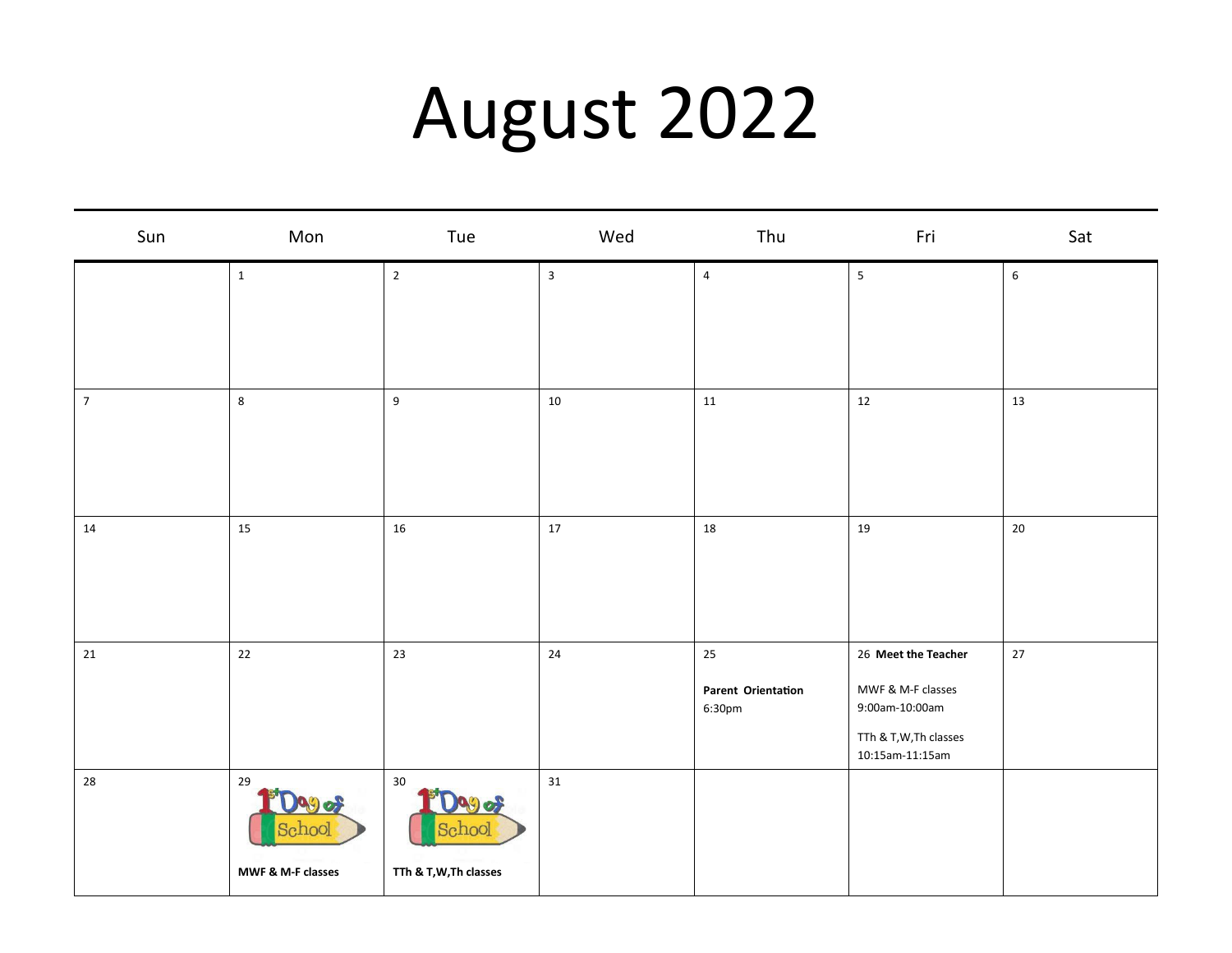## September 2022

*"God saw that it was good." Genesis 1:10*

| Sun                                                                                 | Mon                                                                   | Tue                                      | Wed                        | Thu                                  | Fri                                                                         | Sat          |
|-------------------------------------------------------------------------------------|-----------------------------------------------------------------------|------------------------------------------|----------------------------|--------------------------------------|-----------------------------------------------------------------------------|--------------|
|                                                                                     |                                                                       |                                          |                            | $\mathbf 1$                          | $\overline{2}$<br>All classes release at<br>12:30pm<br>(LISD Early Release) | $\mathbf{3}$ |
| $\overline{a}$                                                                      | 5<br>Labor Day Holiday<br><b>School Closed</b><br><b>LISD Holiday</b> | $\,6\,$                                  | $\overline{7}$             | 8                                    | $\boldsymbol{9}$                                                            | 10           |
| 11<br>A                                                                             | 12 Chapel 8:45am                                                      | 13 Chapel 8:45am                         | 14<br>Teacher Luncheon     | 15                                   | 16                                                                          | 17           |
| 18<br>$\mathbf B$<br><b>ECM Preschool Sunday</b><br>Teacher Installation<br>10:30am | 19 Chapel 8:45am                                                      | 20 Chapel 8:45am<br>Popcorn with Pastor! | 21<br>Popcorn with Pastor! | 22<br>NORTH TEXAS<br><b>GIVING</b>   | 23<br>Fire Drill                                                            | 24           |
| 25<br>$\mathsf{C}$                                                                  | 26 Chapel 8:45am                                                      | 27 Chapel 8:45am                         | 28<br>Hangout with Hannah  | 29<br>Popsicles on the<br>Playground | 30<br>Popsicles on the<br>Playground                                        |              |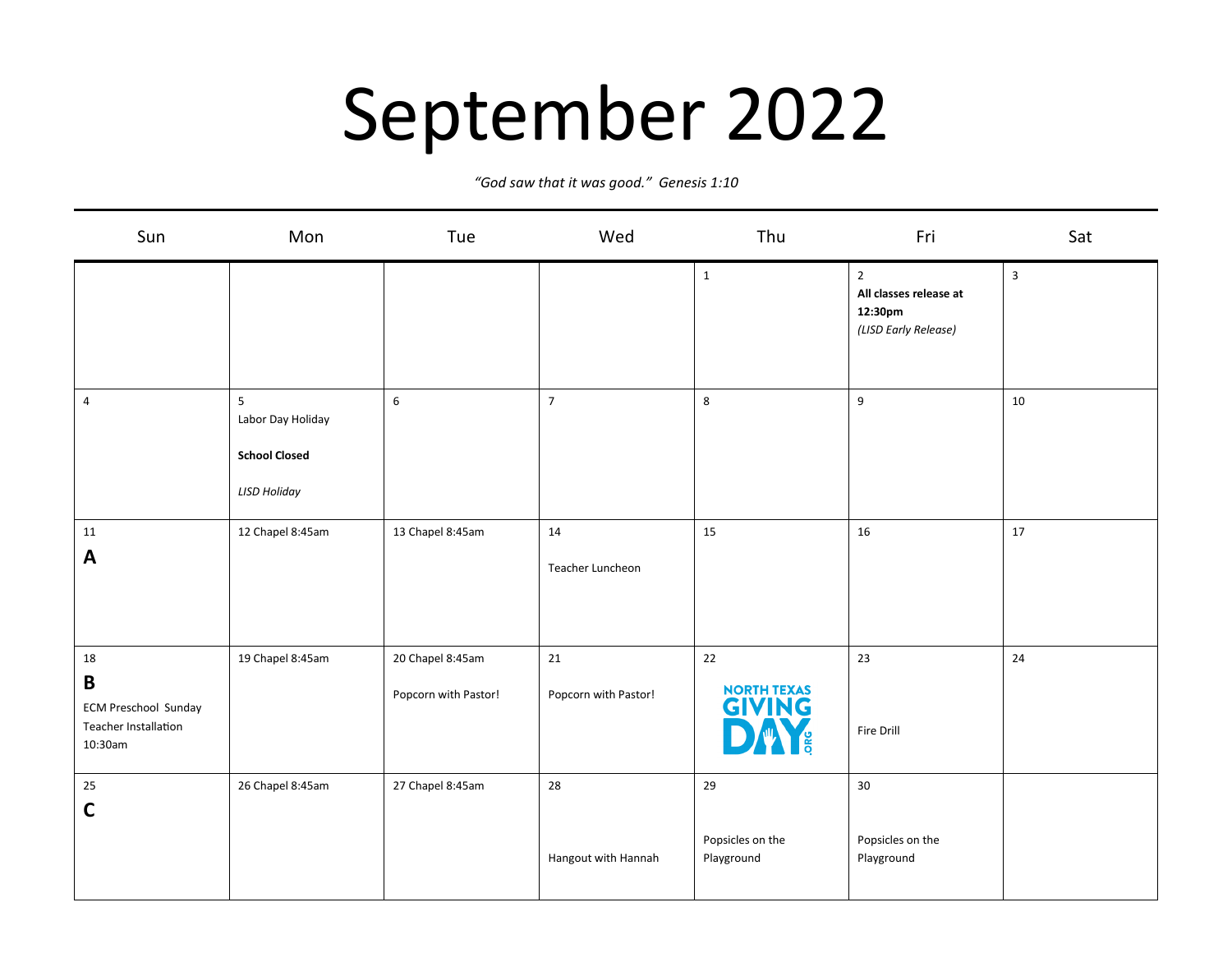#### October 2022

*"The Lord has promised good things." Numbers 10:29*

| Sun                        | Mon                                               | Tue                                                   | Wed                       | Thu                                | Fri                                                                         | Sat          |
|----------------------------|---------------------------------------------------|-------------------------------------------------------|---------------------------|------------------------------------|-----------------------------------------------------------------------------|--------------|
|                            |                                                   |                                                       |                           |                                    |                                                                             | $\mathbf{1}$ |
| $\overline{2}$<br>D        | 3 Chapel 8:45am                                   | 4 Chapel 8:45am<br><b>Fall Pictures</b>               | 5<br><b>Fall Pictures</b> | $\,6\,$                            | $\overline{7}$<br>All classes release at<br>12:30pm<br>(LISD Early Release) | $\,8\,$      |
| $\boldsymbol{9}$<br>E      | 10<br><b>School Closed</b><br><b>LISD Holiday</b> | 11<br>Fire Drill                                      | 12                        | 13                                 | 14<br>All classes release at<br>12:30pm<br>(LISD Early Release)             | 15           |
| 16<br>F                    | 17 Chapel 8:45am<br>Fireman Visit                 | 18 Chapel 8:45am<br>Teacher Luncheon<br>Fireman Visit | 19                        | 20<br>Fall Fun Day                 | $21\,$<br>Fall Fun Day                                                      | 22           |
| 23<br>G                    | 24 Chapel 8:45am<br>Severe Weather Drill          | 25 Chapel 8:45am                                      | 26                        | 27<br>Storybook Character Dress Up | 28<br>Storybook Character Dress Up                                          | 29           |
| $30\,$<br>Help Stop Hunger | 31 Chapel 8:45am<br>Hangout with Hannah           |                                                       |                           |                                    |                                                                             |              |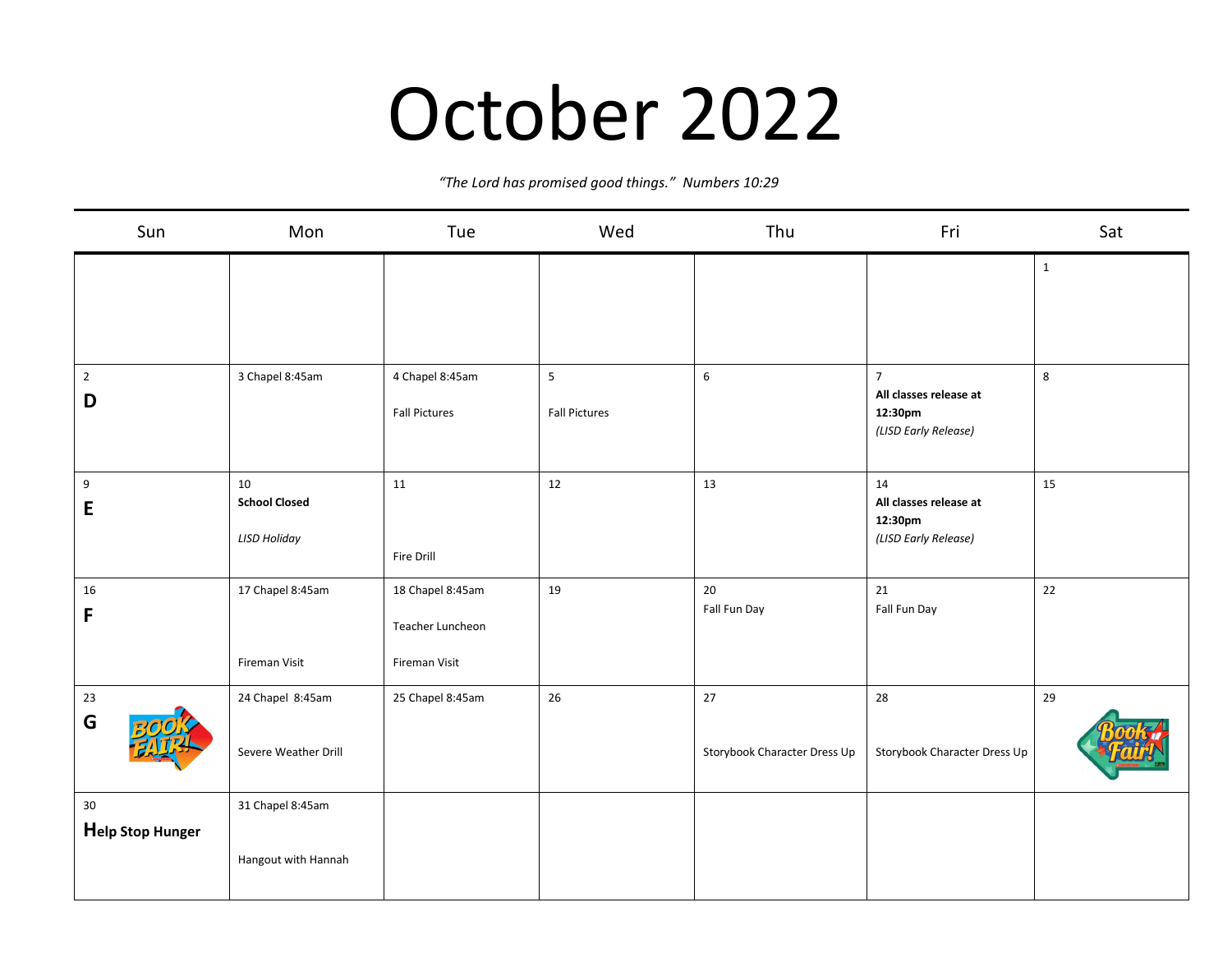### November 2022

*"Keep me safe O God." Psalm 16:1*

| Sun                 | Mon              | Tue                     | Wed                    | Thu                                                      | Fri                                       | Sat |
|---------------------|------------------|-------------------------|------------------------|----------------------------------------------------------|-------------------------------------------|-----|
| H                   | <b>HELP</b>      | 1 Chapel 8:45am         | $\overline{2}$         | $\overline{3}$<br>Veteran's Day<br>Parade/Assembly 9am   | 4<br>Veteran's Day<br>Parade/Assembly 9am | 5   |
|                     | JNGEF            |                         |                        | School Wide Food Collection to Donate to Local Food Bank |                                           |     |
| 6                   | 7 Chapel 8:45am  | 8 Chapel 8:45am         | 9                      | 10                                                       | 11                                        | 12  |
|                     |                  |                         | Popcorn with Pastor!   | Popcorn with Pastor!                                     |                                           |     |
|                     |                  |                         | <b>Fire Drill</b>      |                                                          |                                           |     |
| 13<br><b>Review</b> | 14 Chapel 8:45am | 15 Chapel 8:45am        | 16<br>Teacher Luncheon | 17                                                       | 18                                        | 19  |
|                     |                  | Lock Down Drill         | Hangout with Hannah    | Thanksgiving Feast                                       | Thanksgiving Feast                        |     |
| 20                  | 21               | 22                      | 23                     | 24                                                       | 25                                        | 26  |
|                     |                  | <b>Thanksgiving</b>     | <b>Holiday</b>         | School Closed                                            |                                           |     |
| 27                  | 28 Chapel 8:45am | 29 Chapel 8:45am        | 30                     |                                                          |                                           |     |
|                     |                  | CCA Angel Tree Adoption |                        |                                                          |                                           |     |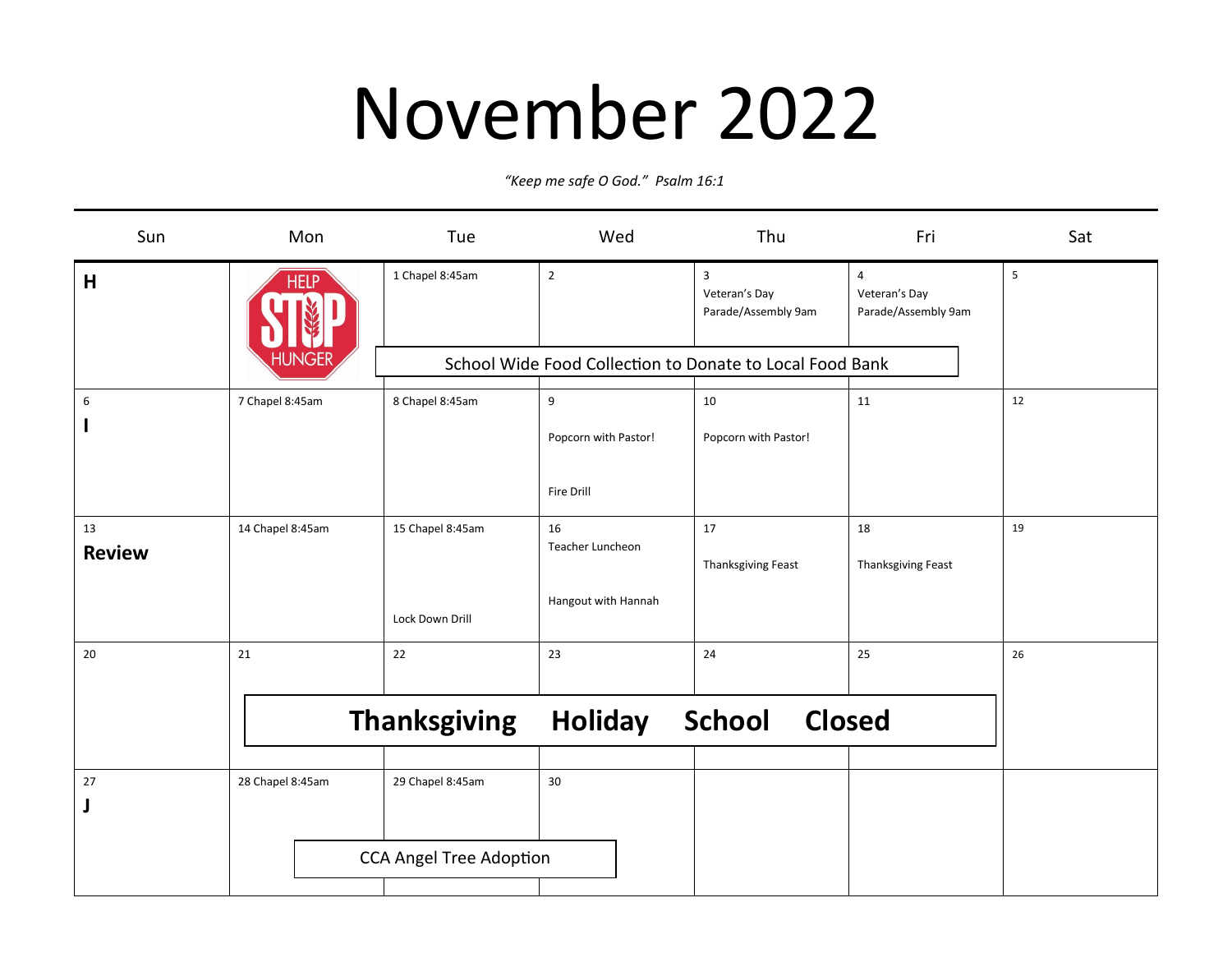#### December 2022

*"A Savior has been born to you." Luke 2:11*

| Sun                                              | Mon                                                                                              | Tue                                                                                              | Wed                             | Thu                                                | Fri                                                             | Sat |  |  |
|--------------------------------------------------|--------------------------------------------------------------------------------------------------|--------------------------------------------------------------------------------------------------|---------------------------------|----------------------------------------------------|-----------------------------------------------------------------|-----|--|--|
|                                                  |                                                                                                  |                                                                                                  |                                 | $\mathbf{1}$                                       | $\overline{2}$                                                  | 3   |  |  |
|                                                  |                                                                                                  |                                                                                                  |                                 | <b>CCA Angel Tree Adoption</b>                     |                                                                 |     |  |  |
| 4                                                | 5 Chapel 8:45am                                                                                  | 6 Chapel 8:45am                                                                                  | $\overline{7}$<br>Fire Drill    | 8<br>Teacher Luncheon                              | 9                                                               | 10  |  |  |
| 11                                               | 12<br>Christmas Chapel in<br>Fellowship Hall<br>12:30pm<br><b>Christmas Parties</b><br>following | 13<br>Christmas Chapel in<br>Fellowship Hall<br>12:30pm<br><b>Christmas Parties</b><br>following | 14<br>Journey to the Manger 9am | 15<br>Journey to the Manger 9am<br>Lock Down Drill | 16<br>All classes release at<br>12:30pm<br>(LISD Early Release) | 17  |  |  |
| 18                                               | 19                                                                                               | 20                                                                                               | 21                              | 22                                                 | 23                                                              | 24  |  |  |
| <b>Christmas Holiday School</b><br><b>Closed</b> |                                                                                                  |                                                                                                  |                                 |                                                    |                                                                 |     |  |  |
| 25                                               | 26                                                                                               | 27<br><b>Christmas Holiday</b>                                                                   | 28                              | 29<br>School<br><b>Closed</b>                      | 30                                                              | 31  |  |  |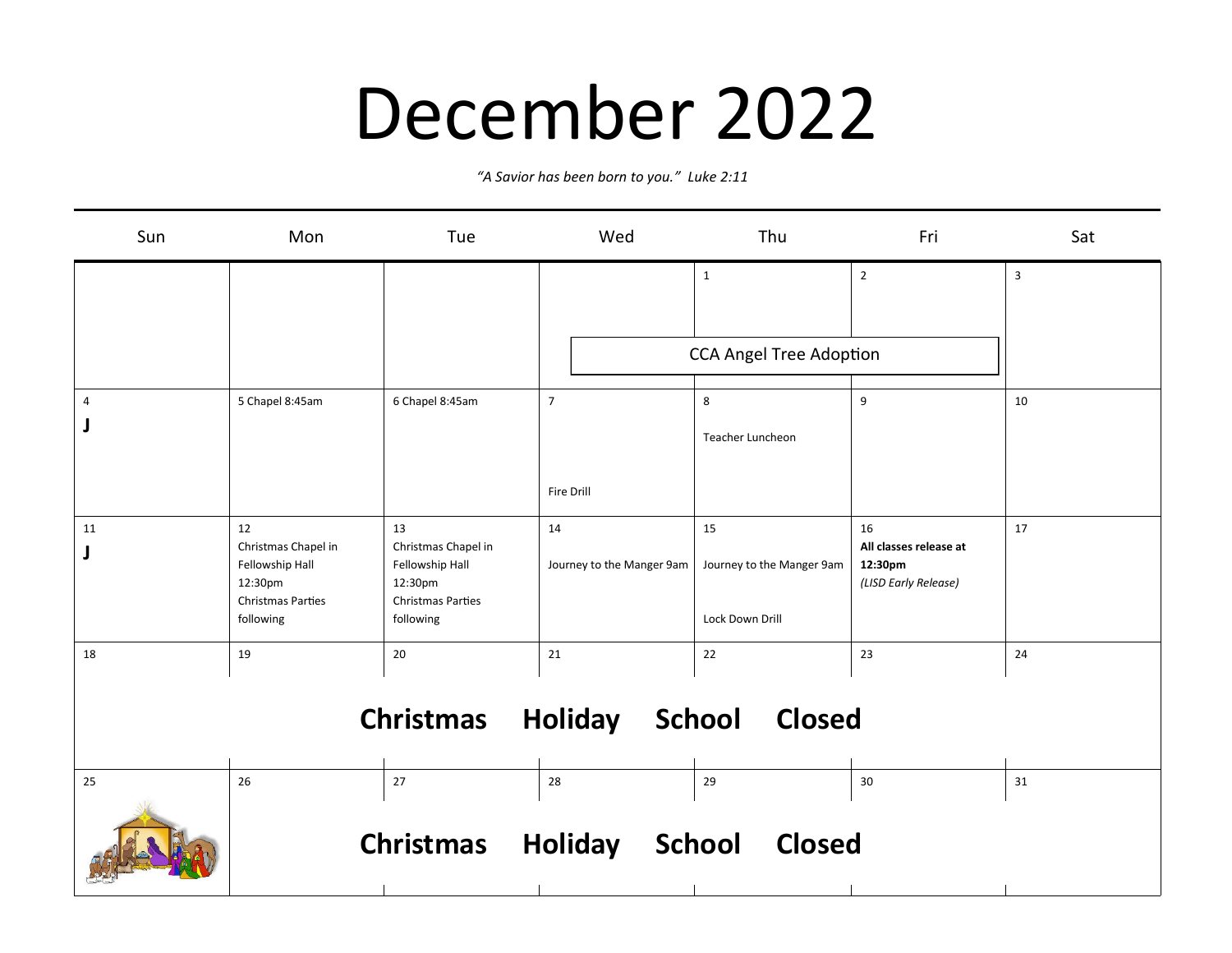# January 2023

*"The Lord is my strength." Psalm 28:7*

| Sun              | Mon                                                   | Tue                                                                              | Wed                                  | Thu                        | Fri              | Sat            |
|------------------|-------------------------------------------------------|----------------------------------------------------------------------------------|--------------------------------------|----------------------------|------------------|----------------|
| $\mathbf{1}$     | $\overline{2}$                                        | $\overline{\mathbf{3}}$<br><b>Christmas Holiday School Closed</b>                | $\overline{4}$                       | 5<br><b>Classes Resume</b> | $\boldsymbol{6}$ | $\overline{7}$ |
| 8<br>$\mathsf K$ | 9 Chapel 8:45am                                       | 10 Chapel 8:45am<br>Severe Weather Drill                                         | 11                                   | 12                         | 13               | $14\,$         |
| 15               | $16\,$<br><b>School Closed</b><br><b>LISD Holiday</b> | 17                                                                               | 18                                   | $19\,$                     | 20               | $21\,$         |
| 22<br>L          | 23 Chapel 8:45am<br>Hangout with Hannah               | 24 Chapel 8:45am                                                                 | 25<br>Teacher Luncheon<br>Fire Drill | $26\,$                     | 27               | 28             |
| 29<br>M          | 30                                                    | 31<br>Early Bird Registration for<br><b>Returning Families</b><br>7:30am-10:30am |                                      |                            |                  |                |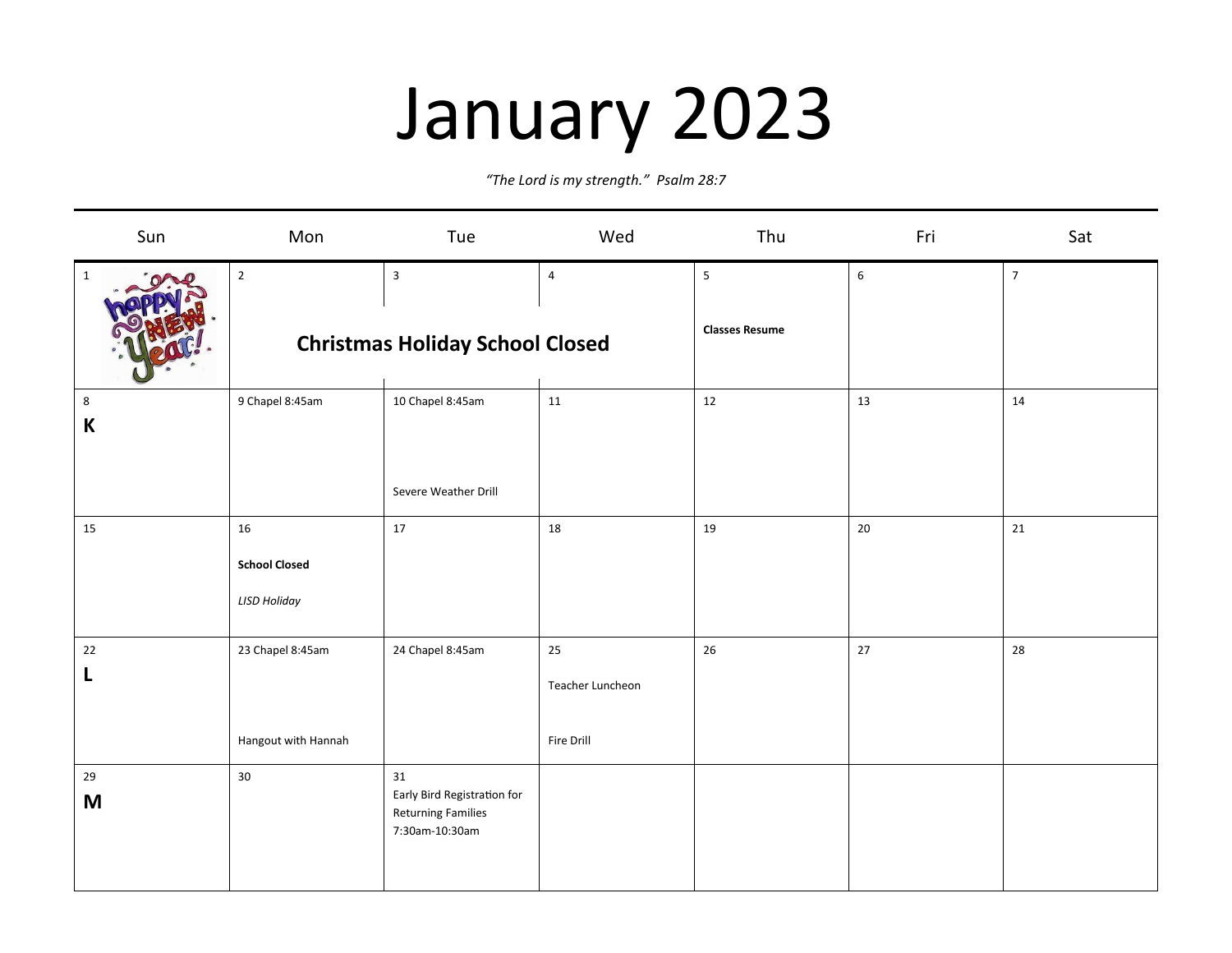## February 2023

*"Love comes from God." 1 John 4:7*

| Sun                                                                     | Mon                                               | Tue                                          | Wed                                                                                                                 | Thu                               | Fri                                                             | Sat            |
|-------------------------------------------------------------------------|---------------------------------------------------|----------------------------------------------|---------------------------------------------------------------------------------------------------------------------|-----------------------------------|-----------------------------------------------------------------|----------------|
| M                                                                       |                                                   |                                              | $\mathbf{1}$<br>Early Bird Registration for<br><b>Returning Families</b><br>7:30am-10:30am                          | $\overline{2}$                    | $\mathbf{3}$                                                    | $\overline{4}$ |
| $5\phantom{.0}$<br>N                                                    | 6 Chapel 8:45am                                   | 7 Chapel 8:45am                              | 8<br><b>Public Preview</b><br>9:00-10:30am & Public<br><b>Registration Begins</b><br>National Lutheran Schools Week | 9<br>Family Open House<br>6pm-7pm | 10                                                              | 11             |
| 12<br>$\mathbf O$<br>ECM Sunday &<br>Preschool Students Sing<br>10:30am | 13 Chapel 8:45am<br><b>Valentine Parties</b>      | 14 Chapel 8:45am<br><b>Valentine Parties</b> | 15                                                                                                                  | 16<br>Teacher Luncheon            | 17<br>All classes release at<br>12:30pm<br>(LISD Early Release) | 18             |
| 19<br>P                                                                 | 20<br><b>School Closed</b><br><b>LISD Holiday</b> | 21<br>Fire Drill                             | 22<br>Hangout with Hannah                                                                                           | 23<br>Pajama Day                  | 24<br>Pajama Day                                                | 25             |
| 26<br>Q                                                                 | 27 Chapel 8:45am<br>Severe Weather Drill          | 28 Chapel 8:45am                             |                                                                                                                     |                                   |                                                                 |                |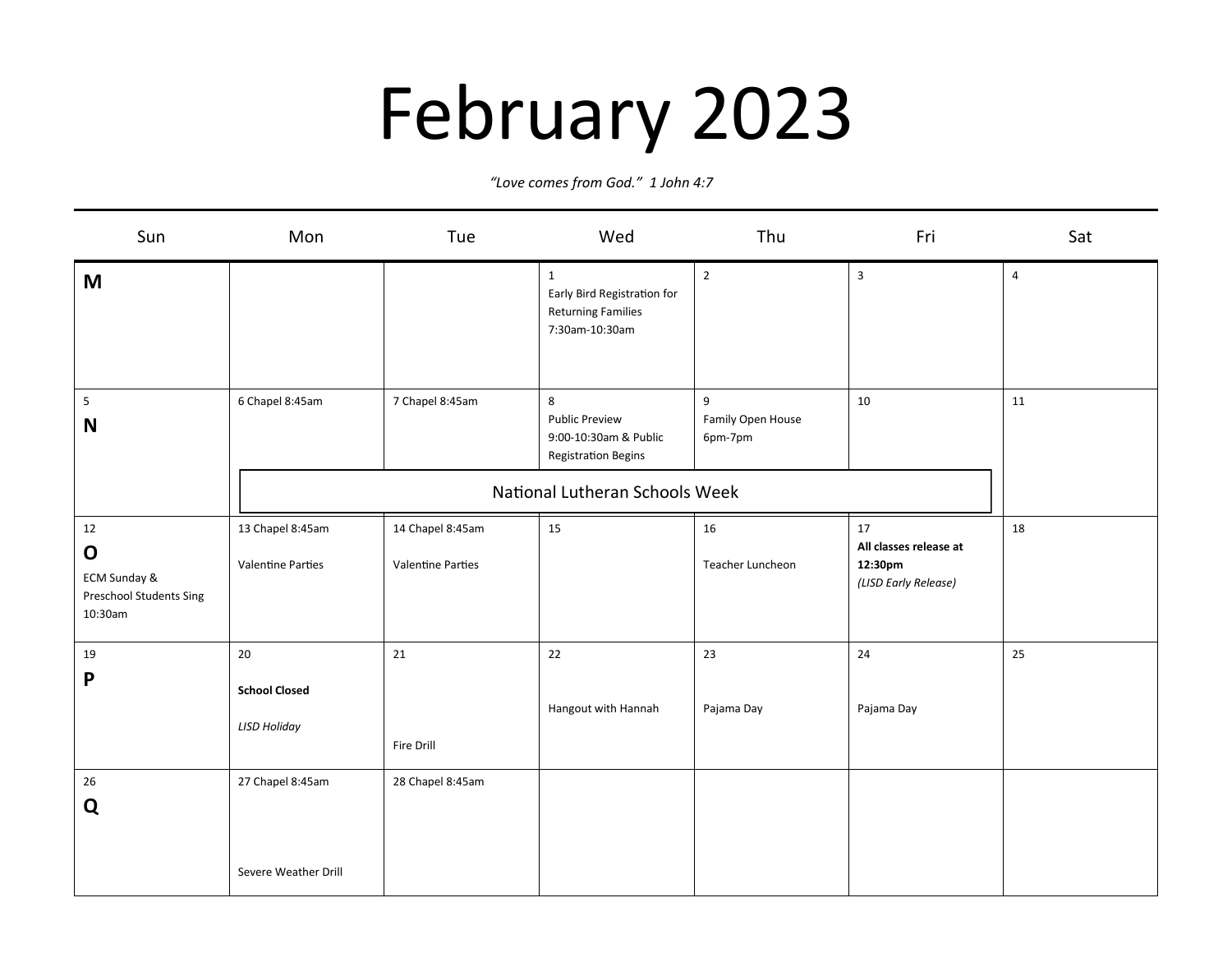### March 2023

*"I choose you to go and bear fruit." John 15:16* 

| Sun                                    | Mon                                     | Tue                                        | Wed                                                               | Thu                        | Fri                                                             | Sat            |
|----------------------------------------|-----------------------------------------|--------------------------------------------|-------------------------------------------------------------------|----------------------------|-----------------------------------------------------------------|----------------|
| $\mathbf Q$                            |                                         |                                            | $\mathbf{1}$                                                      | $\sqrt{2}$                 | $\mathbf{3}$                                                    | $\overline{4}$ |
| $\overline{\mathbf{5}}$<br>$\mathbf R$ | 6 Chapel 8:45am<br>Fire Drill           | 7 Chapel 8:45am                            | 8                                                                 | $\overline{9}$             | 10<br>All classes release at<br>12:30pm<br>(LISD Early Release) | 11             |
| 12                                     | 13                                      | 14<br>Spring                               | 15<br>Break School Closed                                         | 16                         | 17                                                              | 18             |
| 19<br>S                                | 20 Chapel 8:45am                        | 21 Chapel 8:45am                           | 22<br>Popcorn with Pastor!<br>Teacher Luncheon<br>Lock Down Drill | 23<br>Popcorn with Pastor! | 24                                                              | 25             |
| 26<br>T                                | 27 Chapel 8:45am<br>Hangout with Hannah | 28 Chapel 8:45am<br><b>Spring Pictures</b> | 29<br><b>Spring Pictures</b>                                      | 30                         | 31                                                              |                |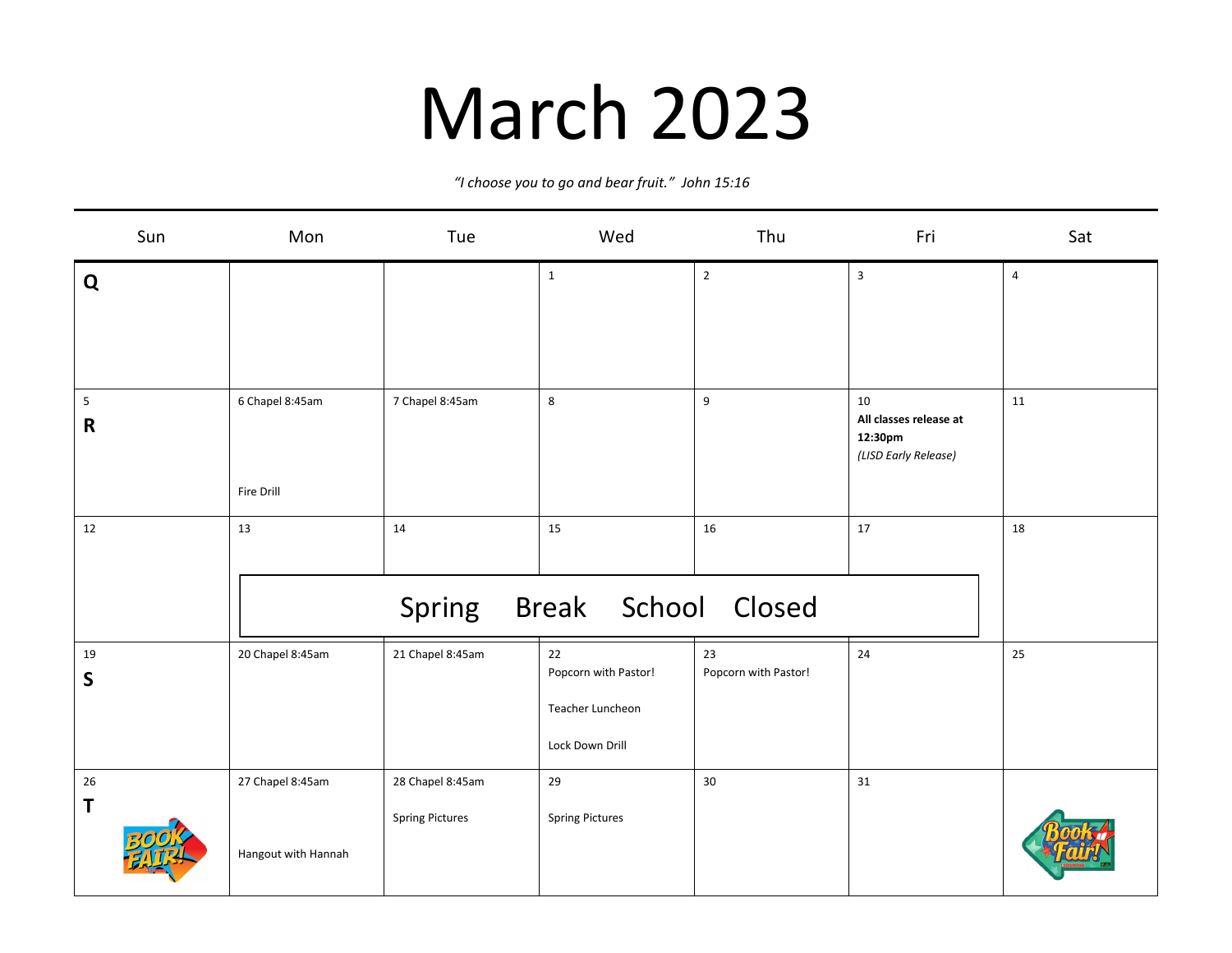## April 2023

*"Christ died for our sins, He was buried, He was raised on the 3rd day." 1 Corinthians 15:3-4*

| Sun                                               | Mon                                                         | Tue                                         | Wed                               | Thu                                 | Fri                                                           | Sat          |
|---------------------------------------------------|-------------------------------------------------------------|---------------------------------------------|-----------------------------------|-------------------------------------|---------------------------------------------------------------|--------------|
|                                                   |                                                             |                                             |                                   |                                     |                                                               | $\mathbf{1}$ |
| $\overline{2}$<br>$\mathbf{U}%$<br>Palm<br>Sunday | 3 Palm Parade to Chapel                                     | 4 Palm Parade to Chapel<br>Teacher Luncheon | $\overline{5}$<br>Class Egg Hunts | $\boldsymbol{6}$<br>Class Egg Hunts | $\overline{7}$<br><b>School Closed</b><br><b>LISD Holiday</b> | 8            |
| $\boldsymbol{9}$<br>$\mathbf v$                   | 10<br><b>School Closed</b><br><b>LISD Bad Weather Day</b>   | 11                                          | 12                                | 13                                  | 14<br>Lock Down Drill                                         | 15           |
| 16<br>W                                           | 17 Chapel 8:45am                                            | 18 Chapel 8:45am                            | 19<br>PAL Brunch 8:45-10:00       | 20                                  | 21                                                            | 22           |
| $23\,$<br>$\pmb{\mathsf{X}}$                      | 24 School Closed<br>Parent/Teacher<br>Conferences 8:30-2:00 | 25<br>Fire Drill                            | 26<br>Hangout with Hannah!        | 27                                  | 28                                                            | 29           |
| 30 <sup>°</sup><br>Y                              |                                                             |                                             |                                   |                                     |                                                               |              |